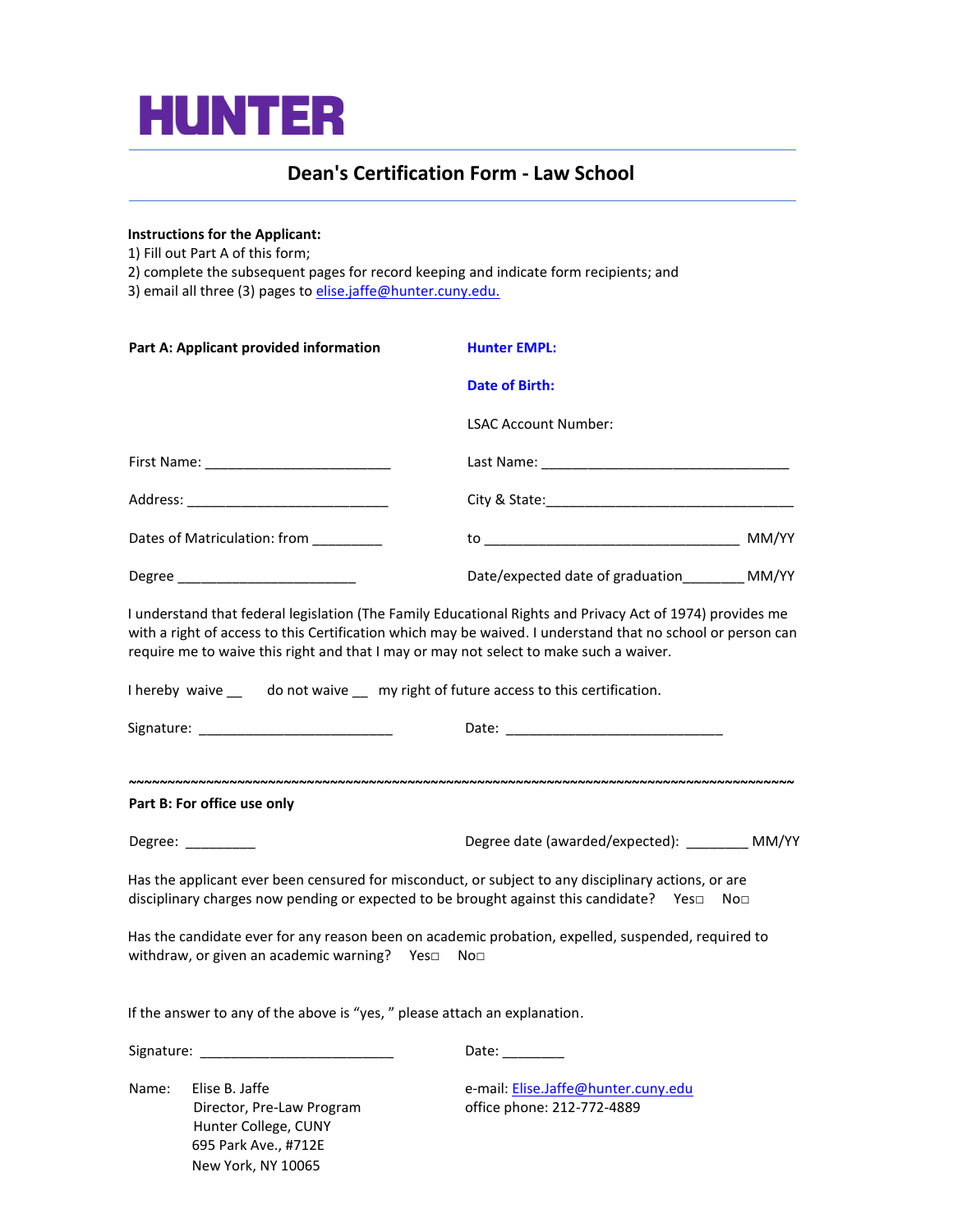

### **Release of Records and Access Form**

#### **To the Applicant:**

j

Please print your name below and sign either (a) or (b) below before returning this form to the Pre-Law Office.

Under the provisions of the Family Educational Rights and Privacy Act, my signature below authorizes the Hunter College Pre-Law Advisor to consult with various campus sources, to have access to information related to campus disciplinary sanctions and to have access to letters of recommendation written on my behalf by University instructors and staff in order to prepare the Dean's Certification form and any associated Dean's Letter on my behalf. It also authorizes the Pre-Law Advisor to release the requested Dean's Certification forms and any associated Dean's Letter in order to complete my application to law school.

Print full name

Check and sign either (a) or (b) below:

\_\_\_\_\_\_\_\_\_\_\_\_\_\_\_\_\_\_\_\_\_\_\_\_\_\_\_

(a) I **do** waive my right of access to forms and letters submitted on my behalf by the Pre-Law Advising Office.

| Signature |  |  |  |
|-----------|--|--|--|

Date:

(b) I **do not** waive my right of access to letters submitted on my behalf by the Pre-Law Advising Office.

| Signature |  |  |  |
|-----------|--|--|--|

Date:

**IMPORTANT:** The waiver option you choose on this form must coincide with the waiver choice on the form on the first page.